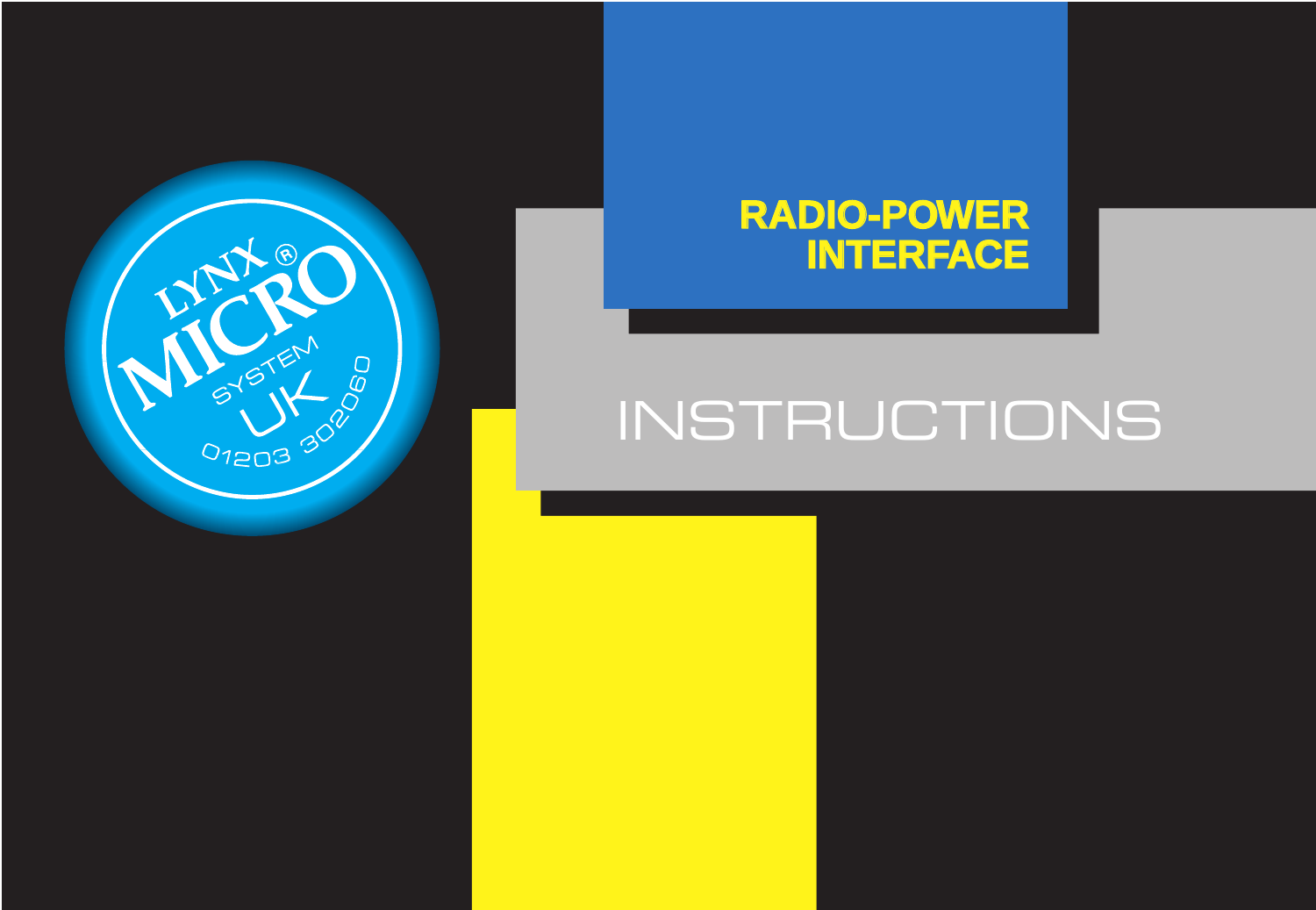**Thank you for purchasing the Lynx Micro System.**

## **IMPORTANT**

The following instructions have been prepared to provide users of the Lynx Micro Communications System with the necessary information to enable safe and correct use.

Please read this booklet carefully and take time to familiarise yourself with your new equipment and its mode of operation before attempting to use it during flight.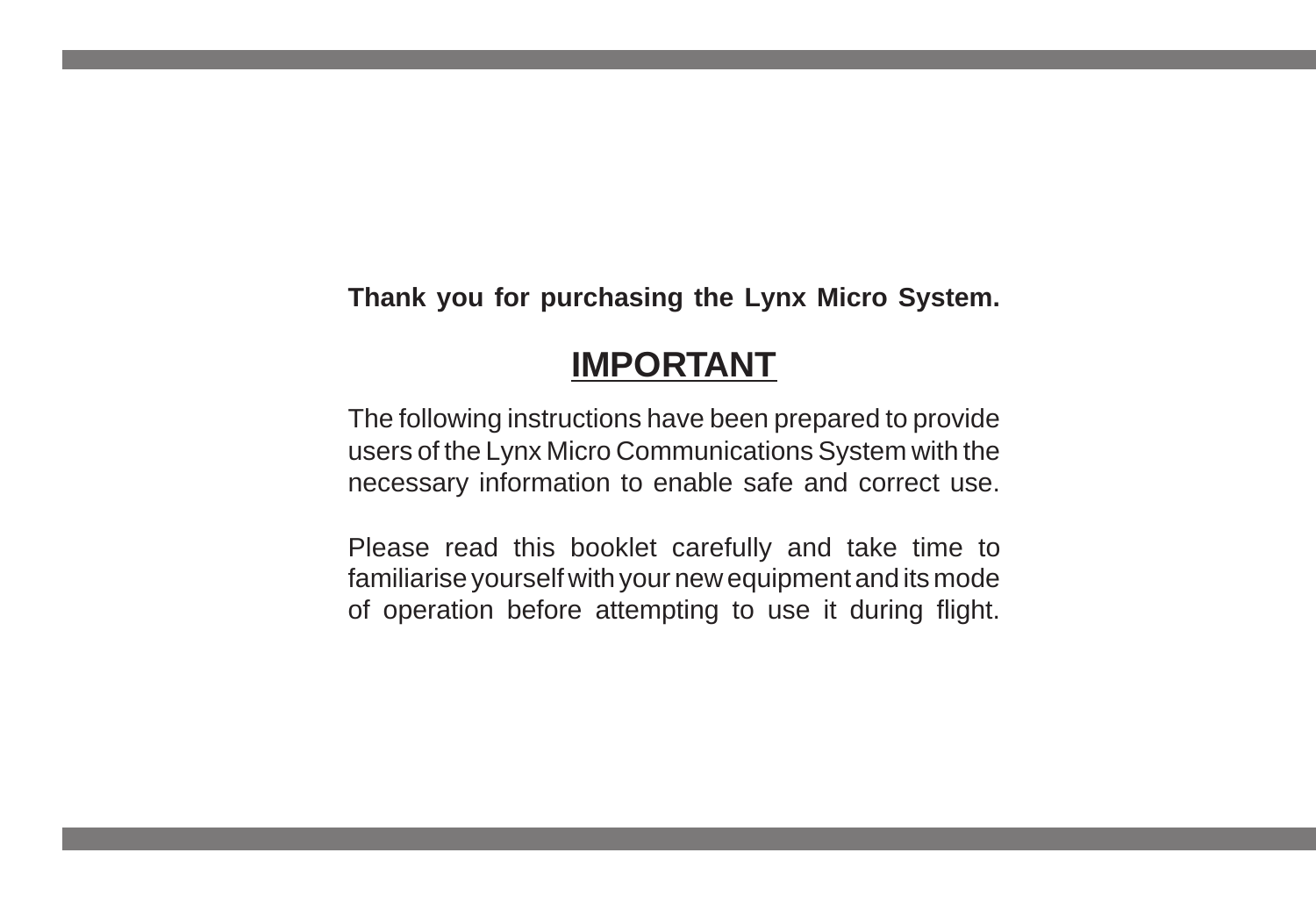# **CONTENTS**

| <b>SECTION</b> |                             | <b>PAGE Nº</b> |
|----------------|-----------------------------|----------------|
|                | <b>INTRODUCTION</b>         |                |
|                | <b>SYSTEM CONFIGURATION</b> |                |
|                | <b>INSTALLATION</b>         | 5              |
|                | <b>SPECIFICATION</b>        |                |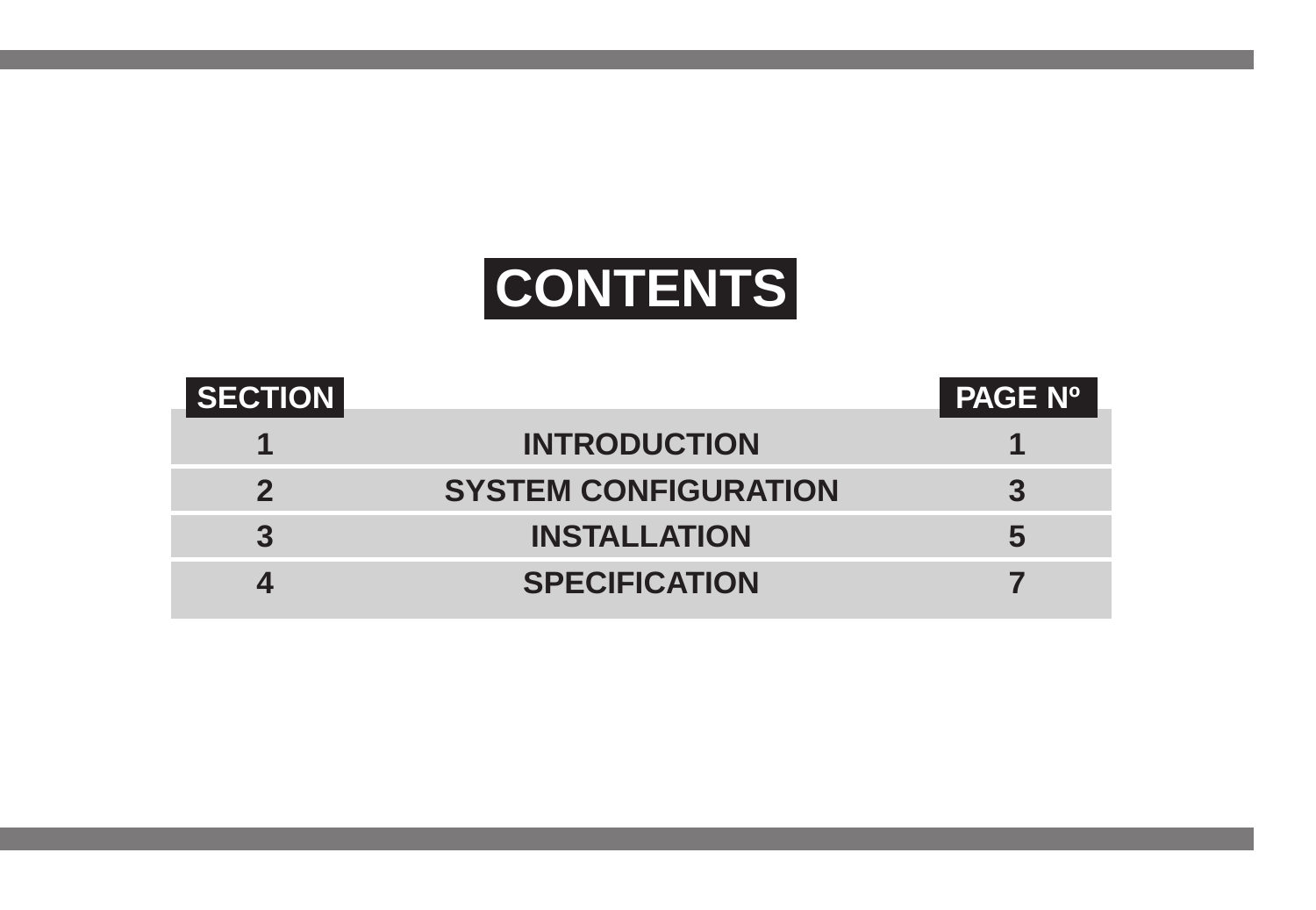## **INTRODUCTION**

The Lynx Micro System has been specifically developed for use in the high-noise environment of open-cockpit aviation where noise attenuation and microphone noise cancellation are primary concerns.

 The Lynx Micro System Radio/Power Interface Unit is designed for use with Lynx Micro System Headsets and airband radio transceivers, to provide pilots with all the facilities necessary for high quality radio telephony.

#### **The Interface Unit**

The interface is manufactured utilising the latest techniques in microcircuit design, and surface-mount component technology, to produce an exceptionally compact unit (fig 1).

Developed specifically for use in close proximity to engine ignition systems, the interface electronics are designed to be virtually immune to electrical interference. All electronic component parts of the unit, including the leads and connectors, are screened to prevent noise from electromagnetic radiation. In addition to passive shielding, the processor includes dedicated electronics to actively filter and remove interference from both audio and power supply inputs.

 The unit uses very little electrical current, especially during standby, and has no noticeable effect on headset battery life when used with a Micro System Headset.

#### **Radio Configuration**

The Radio/Power Interface is intended for direct connection to a handportable radio and can be supplied to work with all common types of radio transceiver.

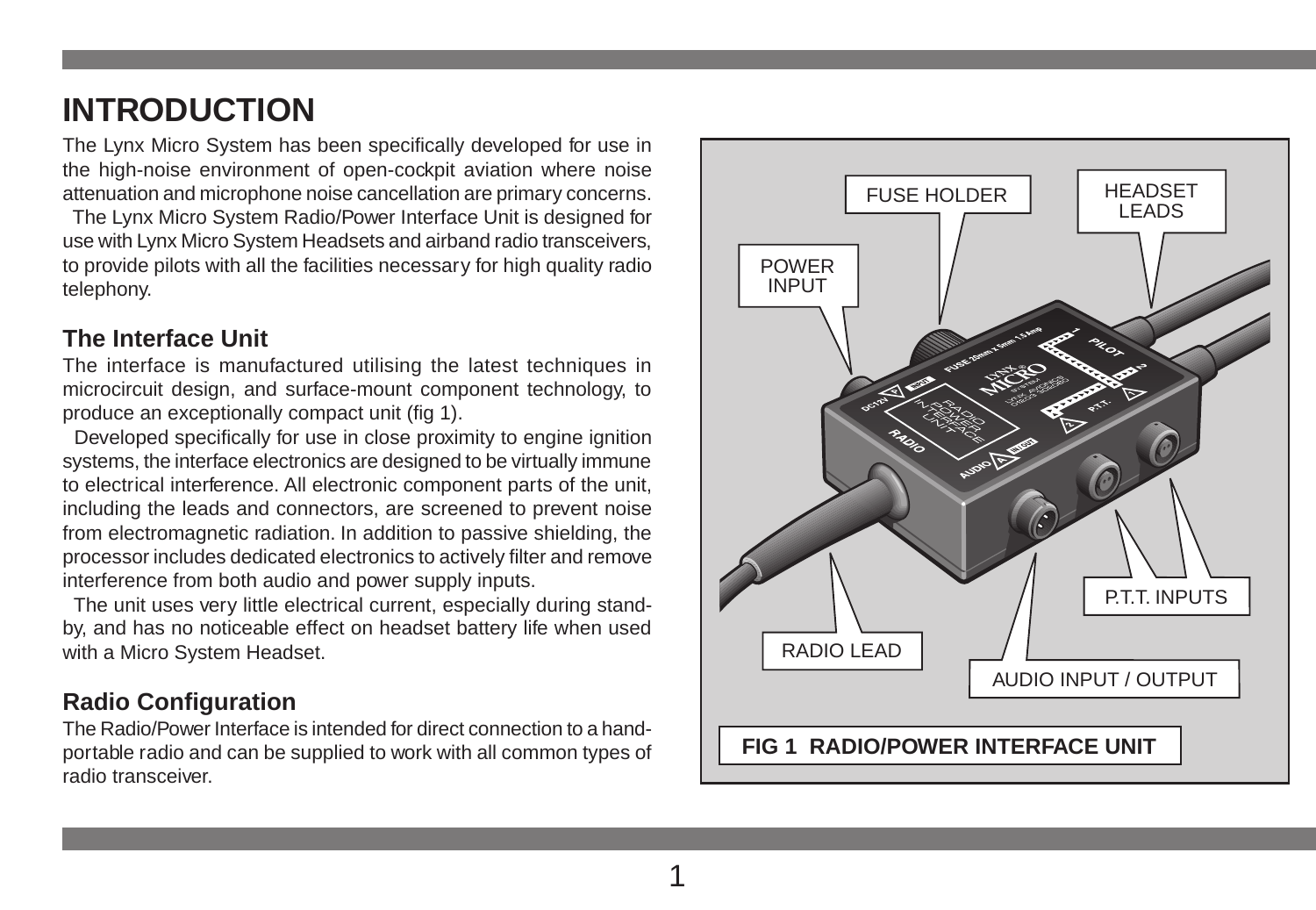#### **Headset Switching**

Headsets are connected to the interface using the flying leads and locking connectors built in to the unit (fig 1). To simplify operation, and to minimise the possibility of inadvertent battery drain, the unit only becomes energised when a headset is connected. All power switching is carried out automatically, by the internal power supply control circuit, when a headset is plugged in.

#### **Power Supply**

The unit can be powered either directly from a Micro System Headset or can be connected to an external 12 Volt power supply such as the aircraft battery or a separate battery. Some specialist Lynx headsets do not contain an internal battery and must always be used with an external power supply when connected to the unit.

 When powered from an external source the unit will also supply the radio with a filtered power supply through the radio connection. It is important to remember that all power switching is carried out automatically, by the unit, and the power supply to the radio only becomes available once a headset is plugged in. Disconnecting the headsets automatically switches off both the interface unit and the power supplied to the radio.

 When using Micro System Headsets and an external battery the radio is powered via the unit and the headsets are also simultaneously trickle charged. When operating in this configuration the unit will automatically switch back to headset power, and the radio will revert to its own battery (if fitted), if the external power supply voltage falls below 10 Volts.

#### **Power Supply Fuse**

The interface unit is fitted with a 1.5 Amp fuse (fig 1). The fuse protects the unit, and the lead to the radio, in the event of a short circuit at the radio connector or damage to the radio lead. The fuse does not protect the unit, or the radio, from connection to unsuitable voltage inputs.

#### **Push-To-Transmit**

In order to provide the greatest flexibility of operation the interface unit is fitted with two 'Push-To-Transmit' (P.T.T.) input sockets (fig 1).

 The two P.T.T. inputs allow switches to be connected to the unit to control radio transmissions from the two separate headsets. During the operation of a P.T.T. switch, one of the headset microphones is opened, for radio transmission, while the microphone of the second headset is muted. A single P.T.T. switch may be connected in either socket to select a master headset, or two switches can be fitted to allow both headsets to transmit alternately.

#### **Audio Input/Output**

The Audio Input/Output socket (fig 1) is provided on the unit to allow external devices, such as tape players, to be

connected to the system. Using this facility, music or other sound can be played directly into the headsets and transmitted over the radio.

 Tape recorders or video recorders can also be connected to the unit, using the same socket, to record the intercom audio, radio reception and radio transmissions.

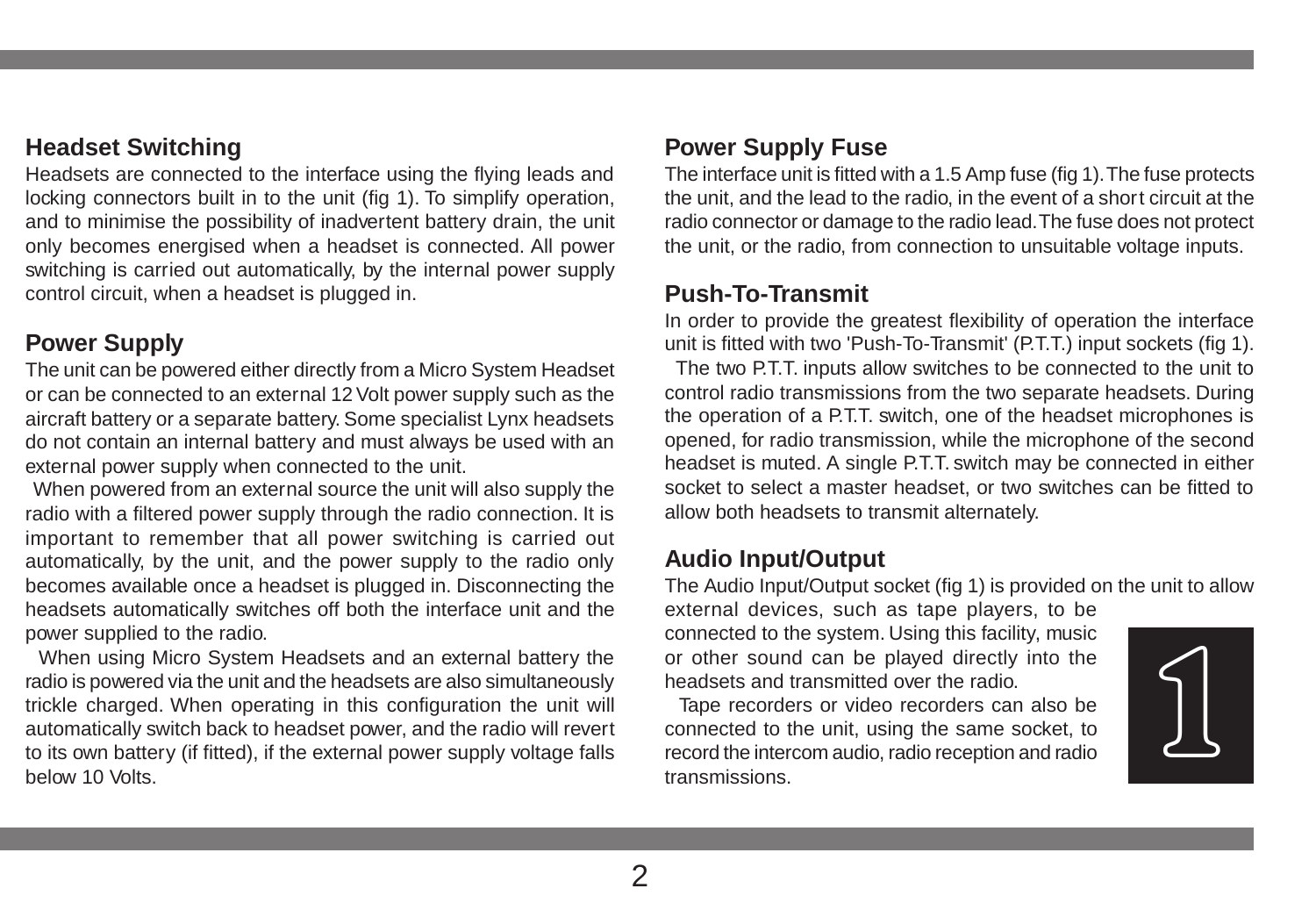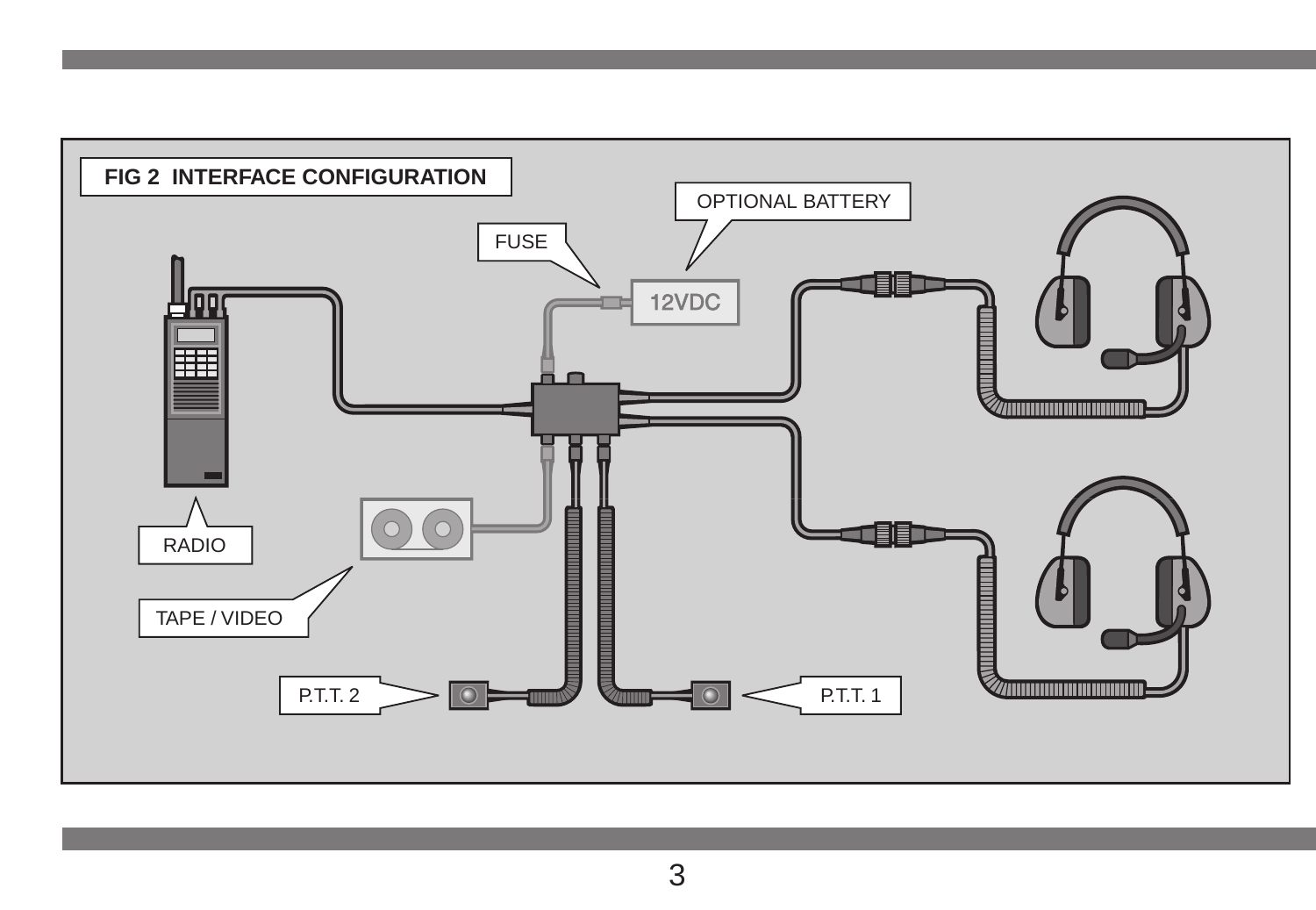# **SYSTEM CONFIGURATION**

The Lynx Micro System concept is intended to simplify considerably the configuration and operation of radio interface equipment within the open-cockpit environment.

#### **Solo Operation**

For solo applications a single headset and P.T.T. switch may be connected to the unit. It is important to note that the two P.T.T. inputs each control a separate headset, and care must be taken to ensure that the P.T.T. switch is correctly fitted to select the active headset. All the connections to the unit should be bayonet locked, and correct operation of the equipment should always be established, by a radio check, before flight.

#### **Dual Operation**

For intercom and radio use, two headsets can be connected to the unit with the option of one or two P.T.T. switches. Again it is important to note that the individual switches must be correctly fitted to the unit, and positioned in the aircraft, in relation to the relevant headset. Correct operation of the equipment should be established by a radio check before flight, and again always make sure that the bayonet locks, on all of the connections to the unit, are properly engaged.

#### **Radio Connection**

The interface unit is normally fitted with a standard radio connector which will connect directly to most available transceivers. The interface electronics, however, are always configured to work with the specific make and model of radio specified when ordering the unit.

 Before using an interface with a radio, it is important to establish that the unit is correctly configured, as connecting and using an interface which does not match the radio may damage the unit or the radio.

#### **Power Connection**

An optional colour-coded Power Lead is available to enable an external battery to be connected to the interface unit.

 The lead should be fitted and bayonet-locked to the unit, with the red cable attached to the positive terminal and the black cable to the negative terminal of the battery. When connecting the power supply lead, a fuse must also be installed in-line (fig 2) to protect the lead in the event of a short circuit (3 Amp fuse maximum).

 The unit is polarity protected and will only charge the headsets, and supply power to the radio, if correctly connected to the battery. It is also important to remember that power is only available to the radio when a headset is plugged into the unit.

 For information on suitable power sources, refer to Section 4 on page 7 of this booklet.

#### **Audio Connection**

An optional Audio lead and Adapter are available for use with items such as tape players or video cameras. The lead should be fitted and bayonetlocked to the unit, and the connection made to the relevant device. Remember that sound which is played through the system will also broadcast over the radio when a P.T.T. switch is pressed.

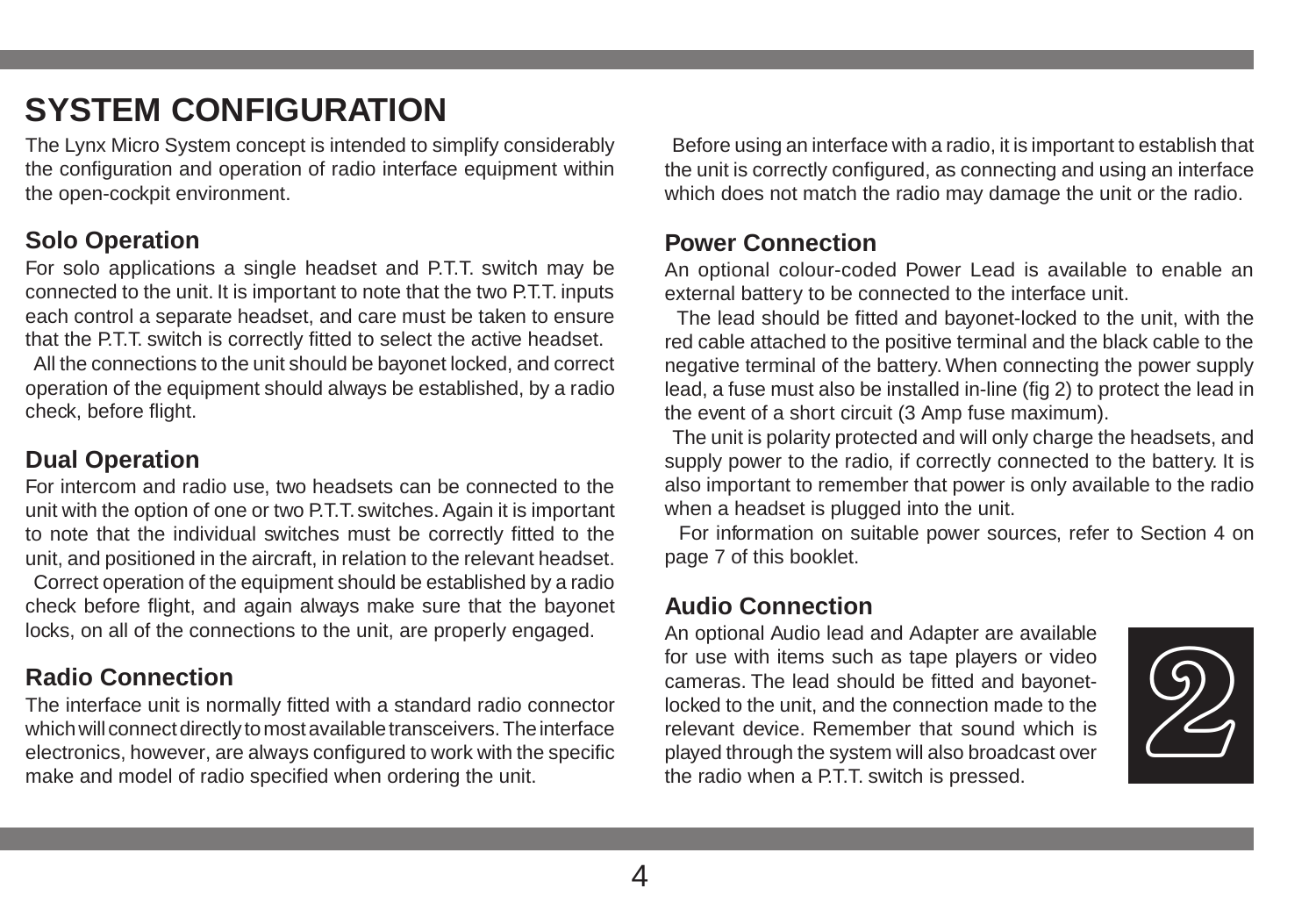

# **INSTALLATION**

The Radio/Power Interface Unit should be permanently fitted to the aircraft, with the headset input leads and radio connection lead conveniently attached to the airframe.

 During installation it is important to ensure that the unit and leads do not interfere in any way with the aircraft control systems. When connecting the unit to an aircraft battery, it is also important to check that the operation of the aircraft's electrical equipment is not affected. Depending on the type of aircraft a specialist or licensed engineer may be required by law to fit the equipment or inspect the installation.

## **Screw Fitting**

The interface has two threaded inserts built into the back of the unit for mounting purposes. The threads accept M4 x 1.0 metric machine screws and allow the body of the interface to be screwed directly to a panel or bulkhead.

 When mounting the unit using screw fasteners it is also important to fit the locking washers: to prevent the screws working loose due to vibration.

#### **Velcro Attachment**

As an alternative to screw fixing, the unit may be attached to a panel or bulkhead using the Velcro pads supplied.

 The two separate pads are adhesive-backed, and are easily fitted to both the unit and a suitable flat surface. Before applying the pads to the unit or aircraft, make sure that both the surfaces are clean and dry and free from grease. Providing that good adhesive bonding is achieved the Velcro pads offer a secure and flexible method of fixing.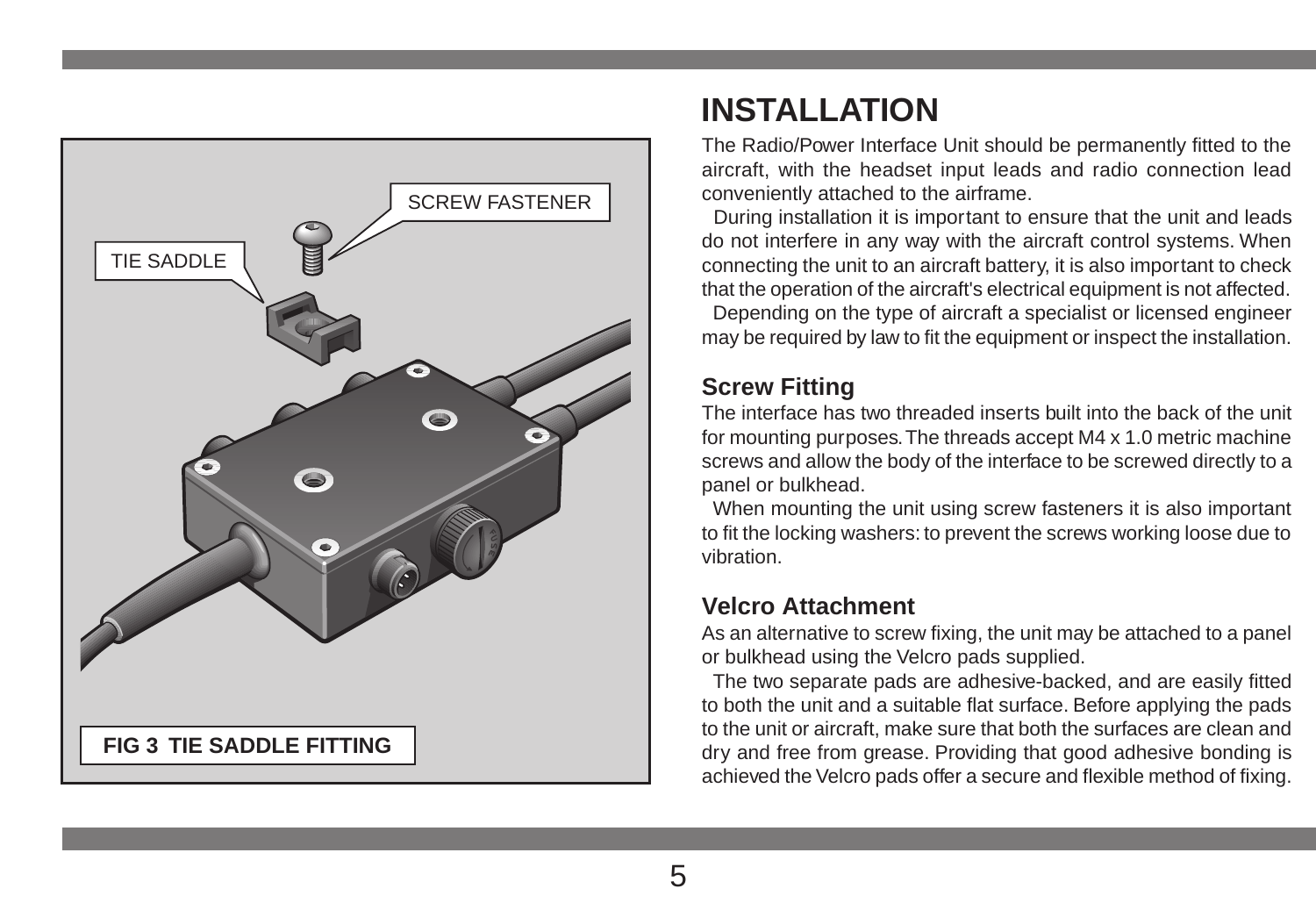#### **Plastic Tie Fitting**

As an alternative to panel mounting it is also possible to fix the unit in position using plastic ties and tie-saddles. This method of mounting is useful to attach the unit to tubular structures and avoids the need to drill fixing holes.

 Suitable ties, tie-saddles and screw fasteners are supplied in the fixing kit. In order to use the ties for mounting, the tie-saddles must first be securely screwed in position on the back of the unit (fig 3).

#### **Tube Clip Fitting**

The unit is also supplied with two tube clips, which offer an alternative to the plastic tie method, for fixing to tubular structures.

 The tube clips are only suitable for use with 25mm diameter tube but do allow the unit to be easily fitted or removed. The clips should be securely attached to the unit using the screws supplied (fig 4).

#### **Cable Routing**

All cables connected to the interface should be carefully routed around the airframe and attached in position using the cable ties supplied.

 Avoid fitting the cables in close proximity to possible sources of interference such as strobe lights or the aircraft antenna. Headset leads should be fitted with the headset connecter in an easilyaccessible location next to the relevant seat. The P.T.T. switches and leads must be positioned in the aircraft, in relation to their respective headsets, to avoid possible confusion during operation.

 Always check after installation that the interface unit and leads do not interfere in any way with the operation of the aircraft.

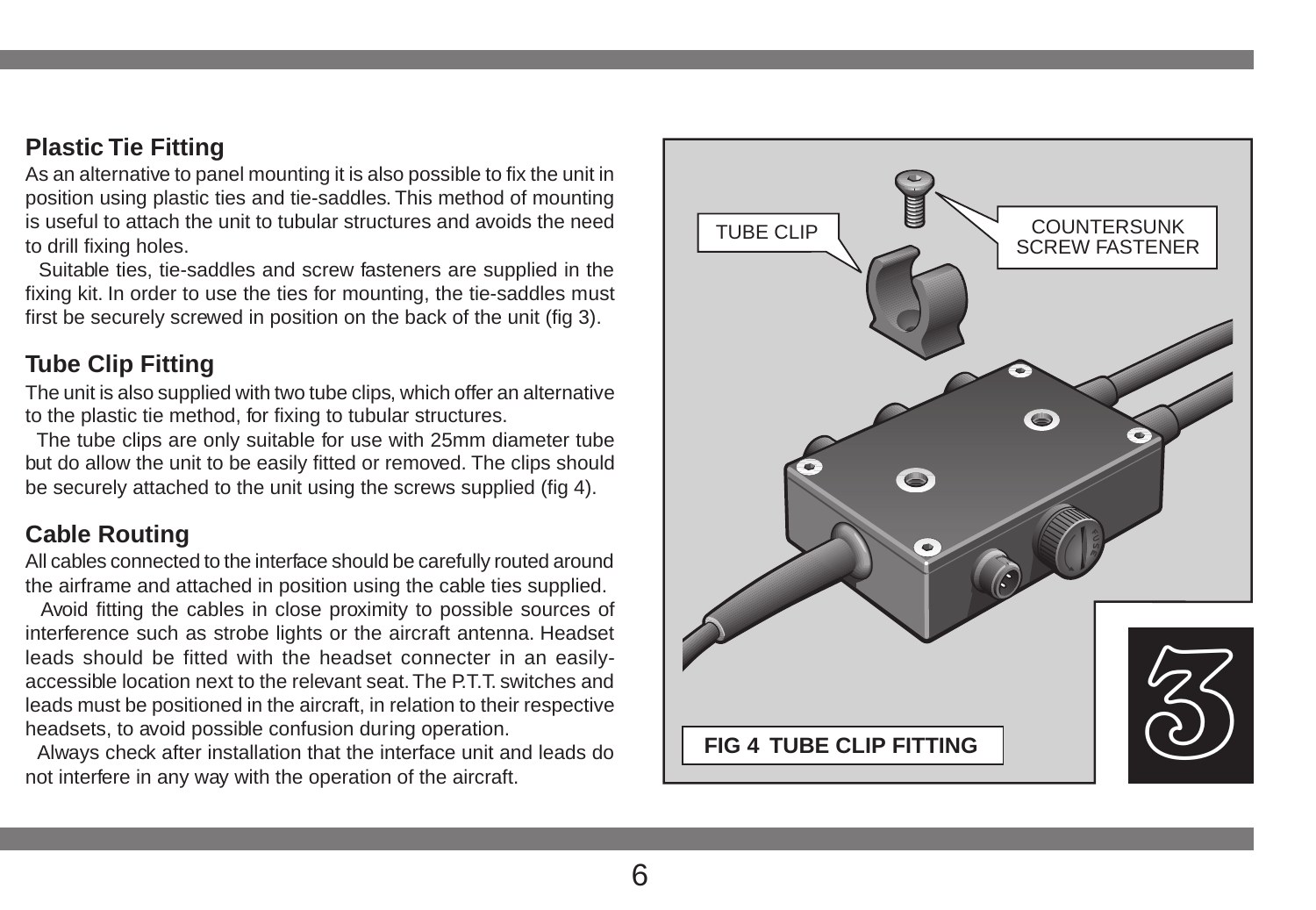# **SPECIFICATION**

Technical information is provided in this section which may be useful during the installation of the interface unit. Additional information can be obtained directly from Lynx Avionics.

## **TECHNICAL INFORMATION**

| Fitting area required  25 x 145 x 120 millimetres |  |
|---------------------------------------------------|--|
|                                                   |  |
|                                                   |  |
|                                                   |  |
| Fuse type  20mm x 5mm Quick Blow                  |  |
|                                                   |  |
|                                                   |  |
|                                                   |  |
| P.T.T. Input  Normally-Open Contact               |  |
|                                                   |  |
|                                                   |  |
|                                                   |  |

#### **Radio Type**

Each interface is configured to work with a specific make and model of radio transceiver; the individual radio type configuration is marked on the back of each unit.

#### **Power Input**

The interface should only be connected to a 12 Volt battery and must never be connected directly to a voltage regulator.

 It is possible to connect the unit to a battery which is being charged by a regulator but the voltage across the battery must never exceed 16 Volts when charging. It is important to note that if a regulator is faulty, and supplies more than 16 Volts, it will damage both the battery and any electronic equipment which is connected to it.

### **P.T.T. Input**

Several types of 'Push-To-Transmit' switch are available from Lynx for direct connection to the interface unit and for use in different applications. Connectors are also available which allow any 'Normally-Open Contact' switch to be used to key a radio transmission.

### **Audio Input/Output**

The line voltage of the Input/Output socket is compatible with most common tape and video recorders. The Input/Output Lead is supplied with both a 2.5mm and 3.5mm jack plug for equipment connection.

© Copyright Lynx Avionics MCMXCVII All Rights Reserved